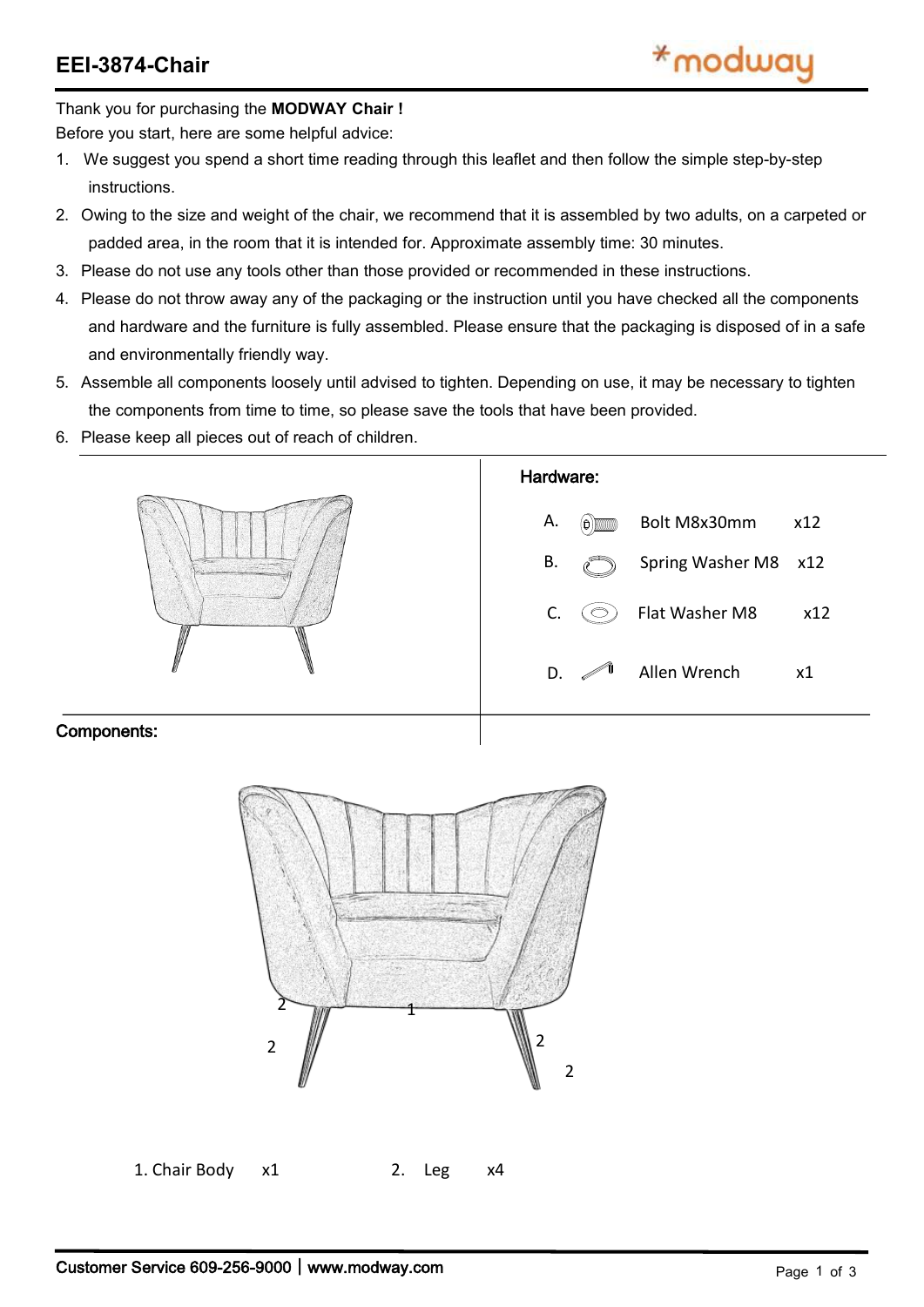## **STEP 1:**

- 1. Please put **Chair Body (1)** upside down on a carpeted or padded surface.
- 2. Open the zipper on the bottom of the **Chair Body (1)** and take out the 4 pieces of **Legs (2)** and hardware package.



## **STEP 2:**

- 1. Attach 4 pieces of **Legs (2)** to the corners of **Chair Body (1)** by using 12 pieces of **Bolts (A)** with 12 pieces of **Spring Washers (B)** and 12 pieces of **Flat Washers (C)** as shown.
- 2. Use **Allen Wrench (D**) to tighten all**Bolts (A)** clockwise as shown.





Hardware & Tools Required